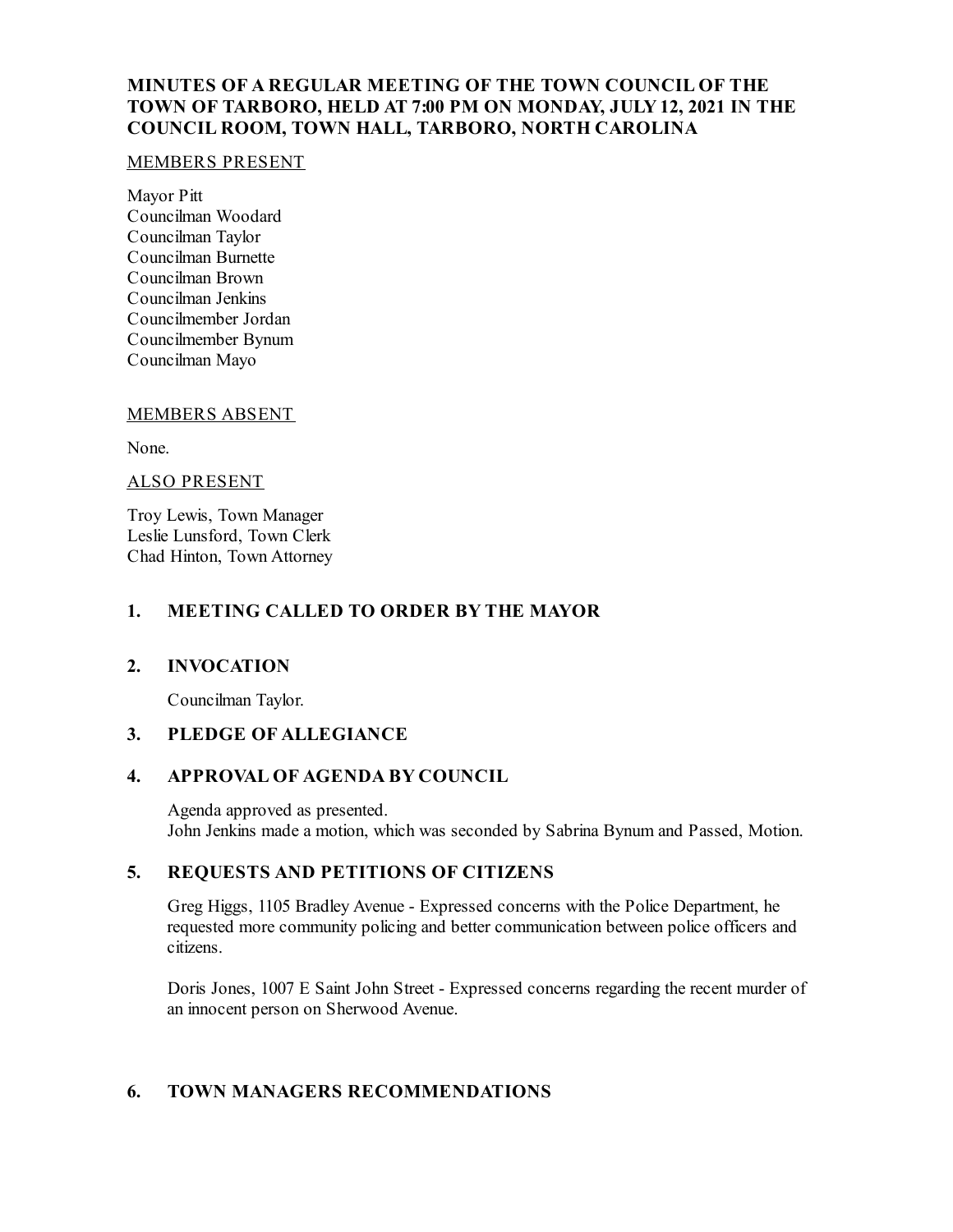## **Consent Items**

Consent Items approved as presented. Leo Taylor made a motion, which was seconded by Tate Mayo and Passed, Motion.

- (1) Approve minutes of the June 14, 2021 regular meeting.
- (2) Tax Collector's Report
- (3) Budget Transfers

#### **Action Items**

#### **(4) Session Law 2021-56 (Senate Bill 722) Election Delay Procedures**

Council voted to postpone the Mayor's At-Large election and authorized the Town Manager to notify the Edgecombe County Board of Elections of the decision by July 19, 2021.

Othar Woodard made a motion, which was seconded by Clarence Brown and Passed, Motion.

## **(5) Budget Amendment - Part-Time Salaries**

Counciladopted a budget resolution amending the FY 2021-2022 Budget to increase the Town of Tarboro's minimum employee wage to \$8.50 per hour. Othar Woodard made a motion, which was seconded by John Jenkins and Passed, Motion. Ayes: Brown, Burnette, Bynum, Jenkins, Jordan, Taylor, Woodard; Nays: Mayo

## **(6) NCDOT - Wilson Street Widening - Right-of-WayAcquisition**

Councilapproved the purchase and donation of rights-of-way and easements necessary to widen NC 111 and installa multi-use trail to benefit the citizens of Tarboro. They also authorized the Mayor to execute the documents necessary to accomplish the same. Clarence Brown made a motion, which was seconded by John Jenkins and Passed, Motion.

## **(7) NCDOT - Tarboro "Hometown Homecoming" Parade Ordinance**

Counciladopted ordinance 21-09 declaring the closure of N. Main Street from Granville Street to Johnston Street for the purpose of holding the 2021 "Hometown Homecoming" parade.

#### Ordinance 21-09

## AN ORDINANCE DECLARING A ROAD CLOSURE FOR A "HOMETOWN HOMECOMING" PARADE

John Jenkins made a motion, which was seconded by Sabrina Bynum and Passed, Motion.

#### **(8) Special Event - OkTarborofest - Request for Co-Sponsorship**

Councilagreed to co-sponsor the OKTarborofest Event scheduled for September 19, 2021 from 12:00 pm to 6:00 pm by providing in-kind services and equipment. Othar Woodard made a motion, which was seconded by Deborah Jordan and Passed,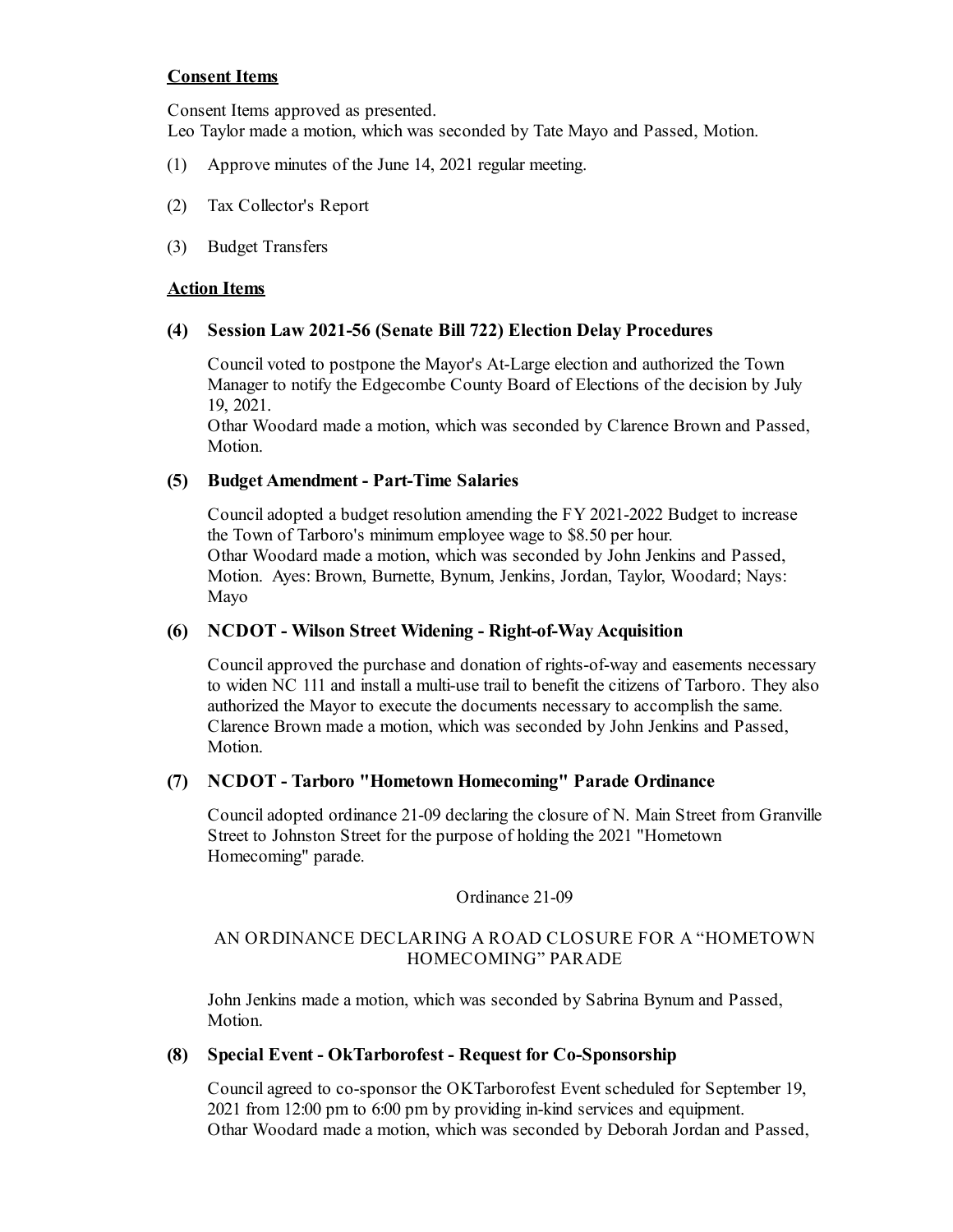Motion.

#### **(9) American Rescue PlanAct of 2021**

Councilapproved a Resolution, Grant Project Ordinance and Grant Agreement for the Coronavirus State and Local Fiscal Recovery Funds. Councilalso authorized the Town Manager and Finance Director to execute any necessary agreements. Deborah Jordan made a motion, which was seconded by Othar Woodard and Passed, Motion.

## **(10) EPA Brownfields Award and Contract**

Councilapproved the resolution and authorized the Town Manager and Finance Director to execute any necessary agreements. John Jenkins made a motion, which was seconded by Othar Woodard and Passed,

Motion.

## **(11) ESFRLP-19 Contract for Rehabilitation**

Councilaccepted the bids from Evans Custom Builders and authorized the Town Manager and Finance Director to execute any necessary agreements. John Jenkins made a motion, which was seconded by Leo Taylor and Passed, Motion. Ayes: Brown, Jenkins, Mayo, Taylor, Woodard; Nays: Burnette, Bynum, Jordan

#### **(12) Resolution - Hazard Mitigation Grant Program**

Councilapproved the Resolution of Just Compensation for the acquisition of the properties.

John Jenkins made a motion, which was seconded by Othar Woodard and Passed, Motion.

## **(13) Resolution-NCGHSP Region 4 Law Enforcement Liaison**

Councilapproved a resolution in the amount of \$25,000.00 and authorized Town officials to execute all documents pertaining to this grant. Leo Taylor made a motion, which was seconded by Deborah Jordan and Passed, Motion.

#### **(14) Appointment for July - Tarboro-Edgecombe Arts Commission**

Councilappointed Beverly Sessoms to the Tarboro-Edgecombe Arts Commission. Leo Taylor made a motion, which was seconded by Othar Woodard and Passed, Motion.

# **7. OTHER REPORTS**

A. Town Manager

No report.

B. Town Attorney

No report.

C. Council Members

Councilman Woodard - none.